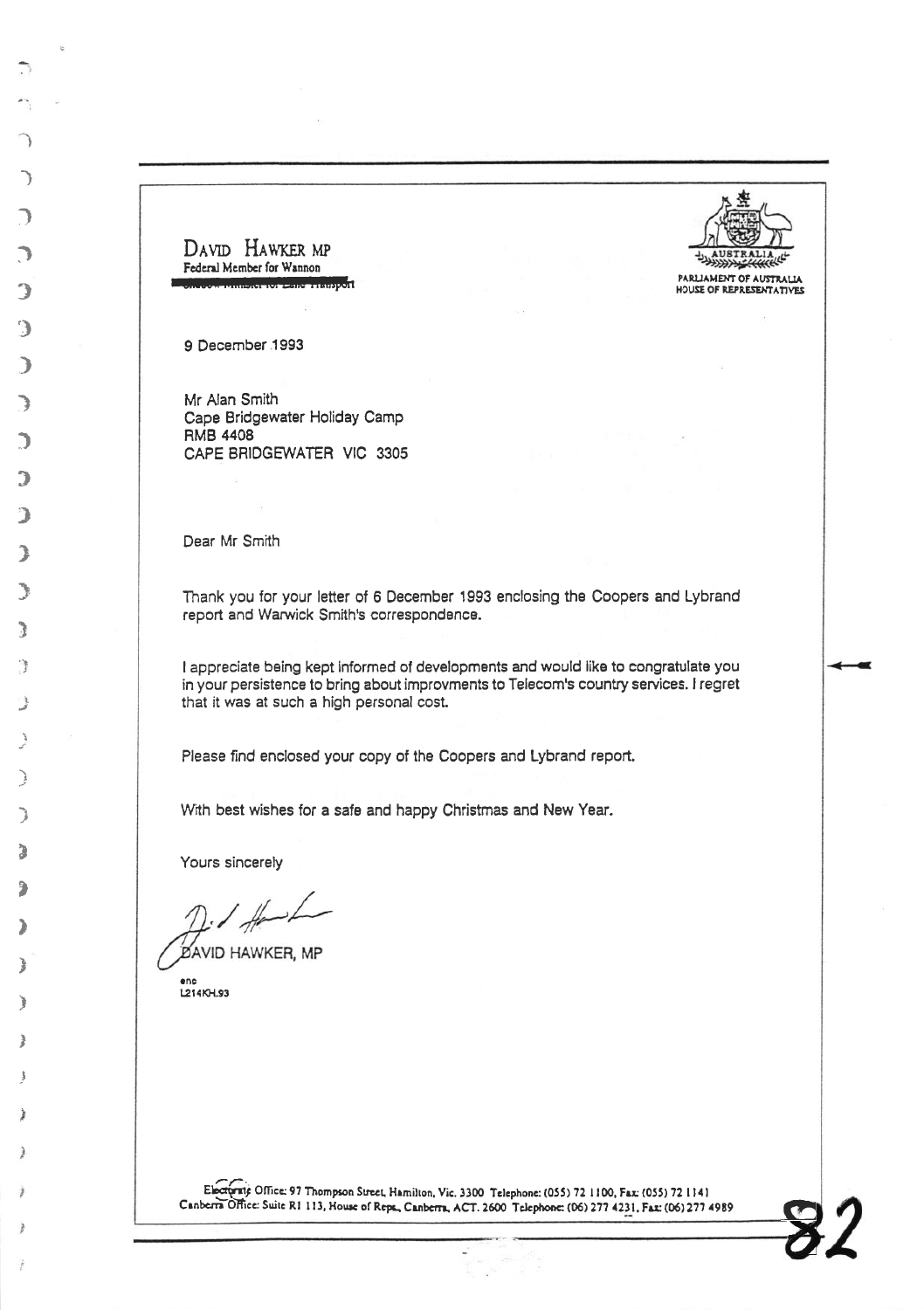

## Minister for Communications

The Hon, David Beddall, MP

9 DEC 1993

Senator Michael Baume Senator for New South Wales PO Box 473 WOLLONGONG EAST NSW 2520

Dear Senator Baume

Thank you for your representations of 5 November to Senator the Hon Bob Collins, Minister for Transport and Communications, on behalf of Mr Alan Smith, Cape Bridgewater Holiday Camp, RMB 4408, Cape Bridgewater, Victoria, concerning the standard of service he has received from Telecom Australia. Senator Collins has referred your letter to me in view of my responsibility for matters relating to telecommunications.

I wrote directly to Mr Smith on 10 November 1993 with regard to this issue.

Let me say that the Government is most concerned at allegations that Telecom has not been maintaining telecommunications service quality at appropriate levels. I accept that in a number of cases, including Mr Smith's there has been great personal and financial distress This is of great concern to me and a full investigation of the facts is clearly warranted.

I have personally communicated these concerns to the Chairman and Chief Executive Officer of Telecom and asked them to take a direct interest in the resolution of the so-called "Casualties of Telecom" (COT) cases.

You may be aware that AUSTEL, the independent telecommunications regulatory authority, has a clear function of safeguarding consumer interests. It has powers under the Telecommunications Act 1991 to investigate consumer complaints about the supply of telecommunications services.

AUSTEL is currently conducting a thorough investigation to determine the exact nature and extent of the problems experienced by some Telecom customers. AUSTEL expects to finalise its report shortly.

Parliament House, Canberra, ACT 2600 Telephone, 1063-222-7440 - Facsimile, 680-273-4134